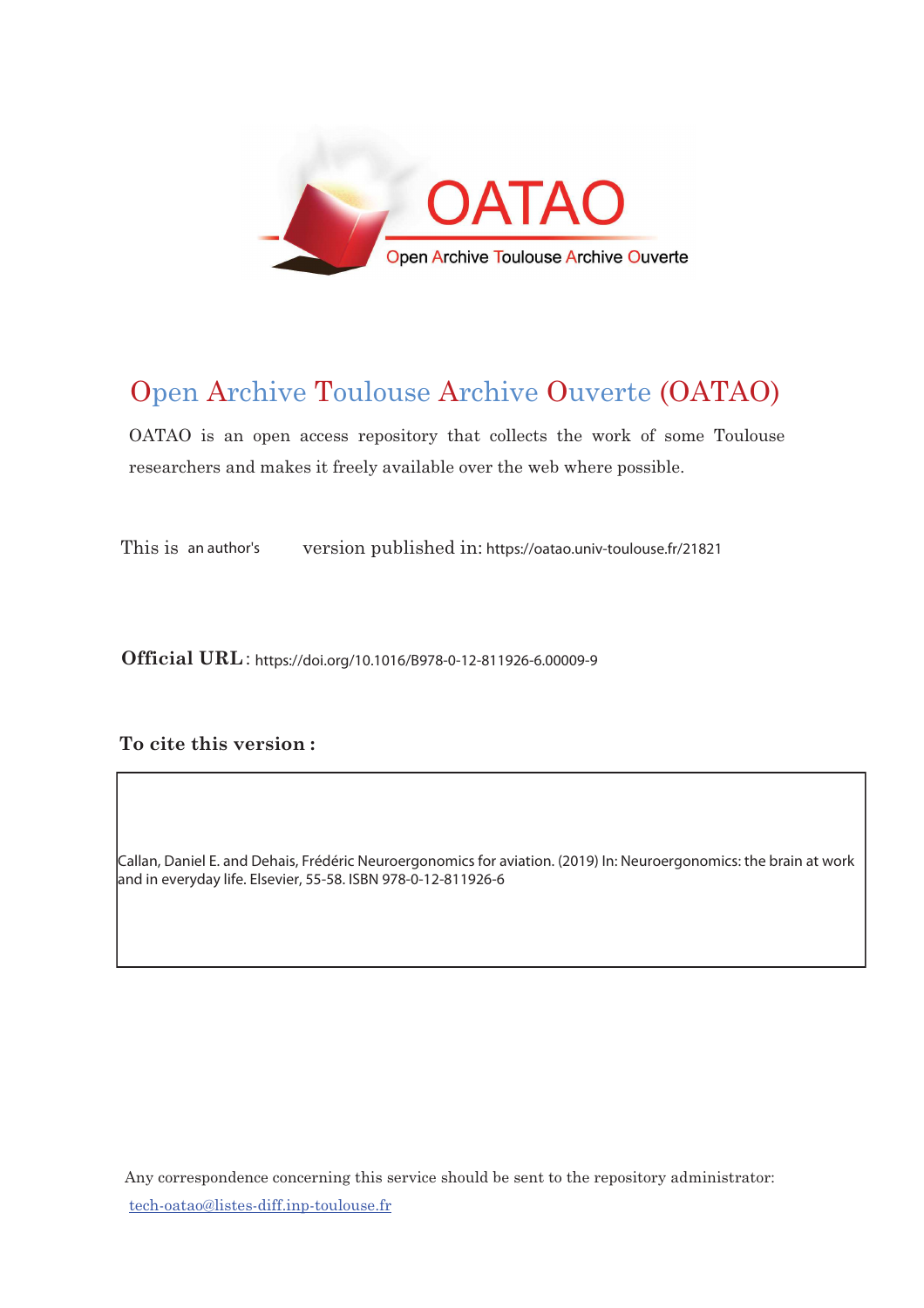## **Neuroergonomics for aviation**

Authors' notes

Daniel E. Callan<sup>1,2</sup> and Frédéric Dehais<sup>2</sup>

<sup>1</sup>Center for Information and Neural Networks (CiNet), National Institute of Information and Communications Technology (NICT), Osaka University, Osaka, Japan

<sup>2</sup>Institut Supérieur de l'Aéronautique et de l'Espace (ISAE), Université Fédérale Toulouse Midi-Pyrénées, Toulouse, France

dcallan@nict.go.jp

Frederic.Dehais@isae.fr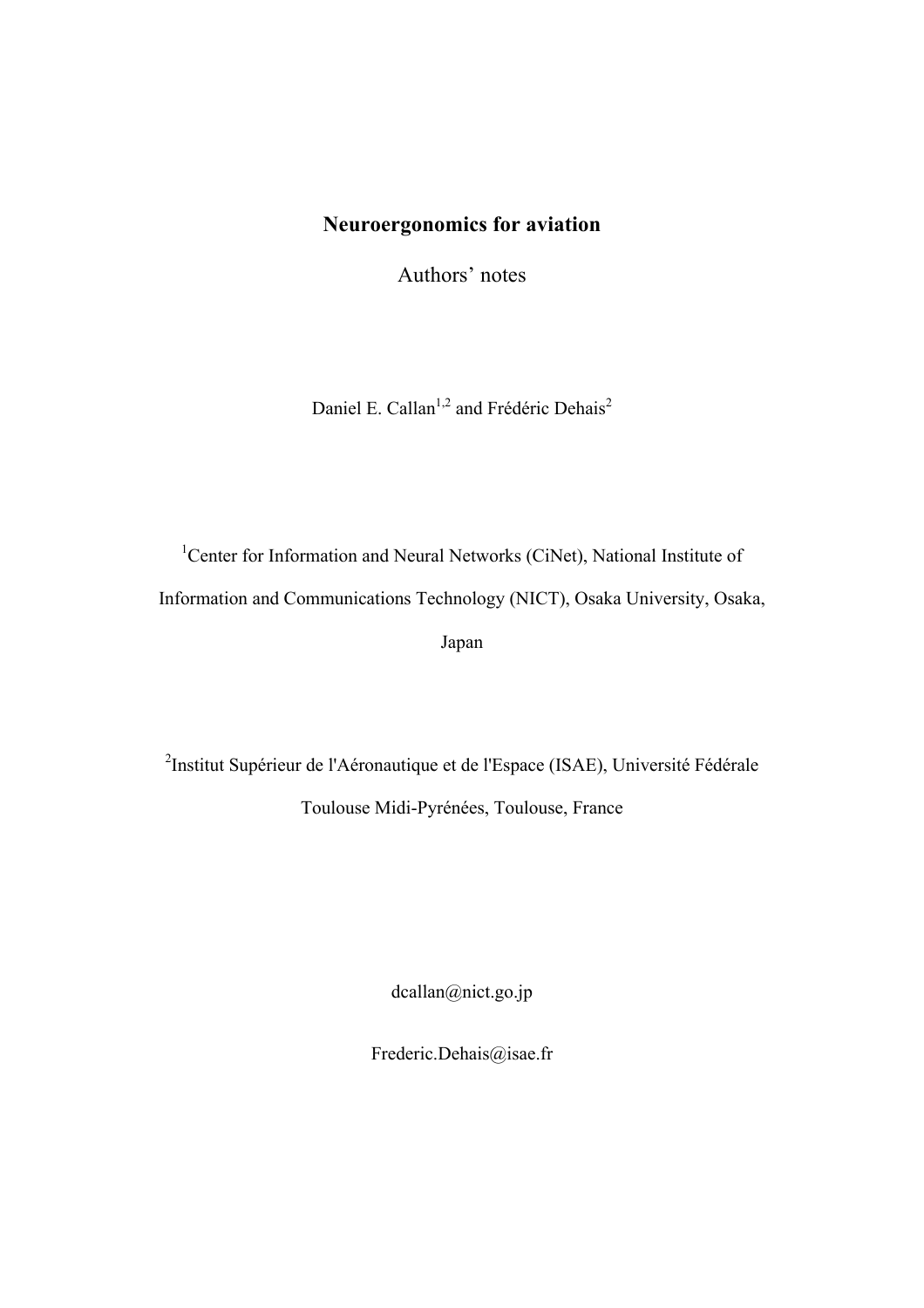#### **Abstract**

Neuroergonomics is the study of how the brain functions in real-world situations with the goal of developing technology to enhance human performance. Neuroergonomics constitutes a paradigm shift away from the standard reductionist approach to neuroscience. The neuroergonomic approach maintains that an understanding of neural processes underlying human behavior can best be understood by investigating the underlying interacting brain networks in the context of carrying out various realworld tasks under investigation, rather than under reduced isolated conditions that only occur in the laboratory. In this chapter we discuss why aerospace cerebral experimental sciences (ACES) is an ideal paradigm to implement this neuroergonomic approach. By using a combination of high resolution and lower resolution portable brain imaging techniques as well as non-invasive brain stimulation the goal of ACES is to determine brain processes underlying complex behavior during aviation and space operations such that neuroergonomic technology can be developed to improve human performance.

#### **Keywords**

Neuroergonomics, Brain Computer Interface, BCI, Aviation, Aerospace, EEG, EMG, fMRI, fNIRS,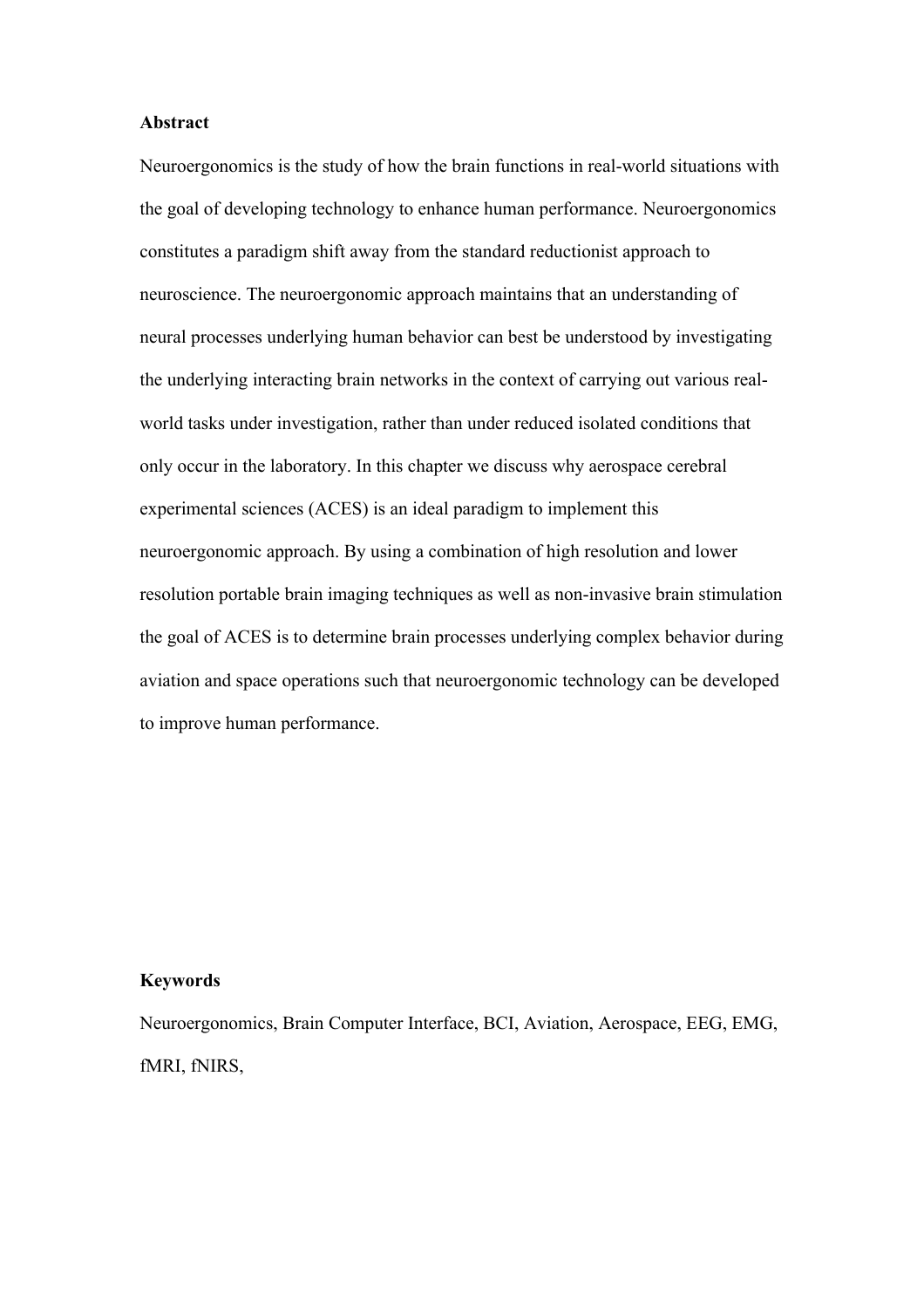#### **Introduction**

Aerospace cerebral experimental sciences ACES is the neuroergonomic investigation of how the brain works in natural complex real-world environments.

Neuroergonomics is defined as the study of brain structure and function in relation to human cognition and behavior in real-world settings (Parasuraman and Rizzo, 2007). While the primary focus of ACES is related to the neuroergonomic investigation of processes underlying aviation and space operations the paradigm has far reaching implications relevant to all neuroscience and may constitute a shift in the way research is conducted and discoveries are made about global neural processing. The two primary goals of ACES are the following: 1. To determine the interactive neural processes underlying perception, motor control, cognition, and emotion occurring in the context of robust real-world situations. 2. To develop neuroergonomic based technology that can be implemented in real-world situations to improve human performance. It is maintained that this neuroergonomic approach to neuroscience will afford insight into underlying processes and provide a basis for developing technology that is not possible using standard reductionist methodology.

#### **Challenges**

The standard reductionist experimental method has been instrumental in discovering many aspects of how the brain caries out specific processes. The strength in this approach lies in its ability to manipulate independent variables to better control potential confounds. Most experimental research based on this approach break stimuli and tasks down into very basic elements to more easily understand the underlying neural processes and provide better control over confounds. It is assumed that more complex perceptual, motor, and cognitive processes, even in real-world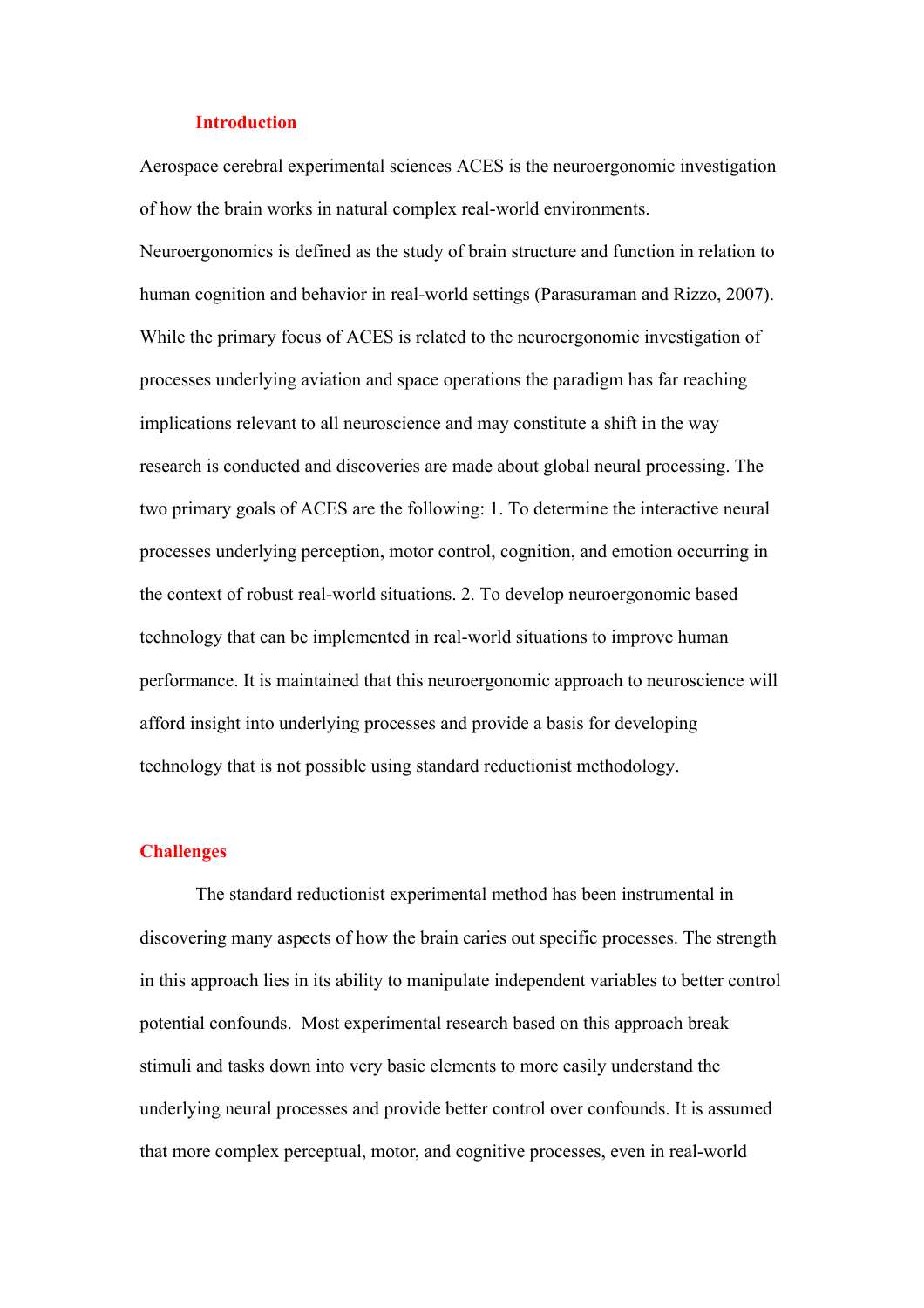situations, can be understood by combining these basic elements. This is an assumption yet to be verified and is perhaps not true.

While there are considerable advantages for the use of the standard reductionist approach with regard to experimental manipulation and control, there are also considerable disadvantages especially in the context of development of neuroergonomic technology. The tasks and stimuli used in standard experimental research are far removed from real-life experience. They are not ecologically valid. The only time a person is likely to experience the conditions presented in these experiments is in the laboratory. Additionally another disadvantage of the standard approach is that the experimental tasks are usually not engaging causing degradation of data due to fatigue. Even subjects with the best intentions and motivation have difficulty truly engaging in the typical experimental tasks employed. Differential engagement in experimental tasks can lead to differential activity related to arousal instead of the condition under investigation. As one subject remarked "Why are your experiments so boring it is like torture. All you are recording in your experiment is brain activity involved with being bored to death versus sleeping."

Wouldn't it be nice if we could investigate neural processes of complex engaging real-world tasks and have good experimental control? There are several advantages afforded by such a neuroergonomic paradigm. Experiments that are more engaging result in a greater degree of motivation in subjects. Therefore there is less degradation of data due to fatigue. Because the experiments are engaging and the subjects are motivated longer experiments can be conducted allowing for larger data collection. Additionally, the results can be directly applied to real-world conditions.

In stark contrast to the standard experimental approach, the neuroergonomic approach maintains that in order to investigate complex real world behavior it is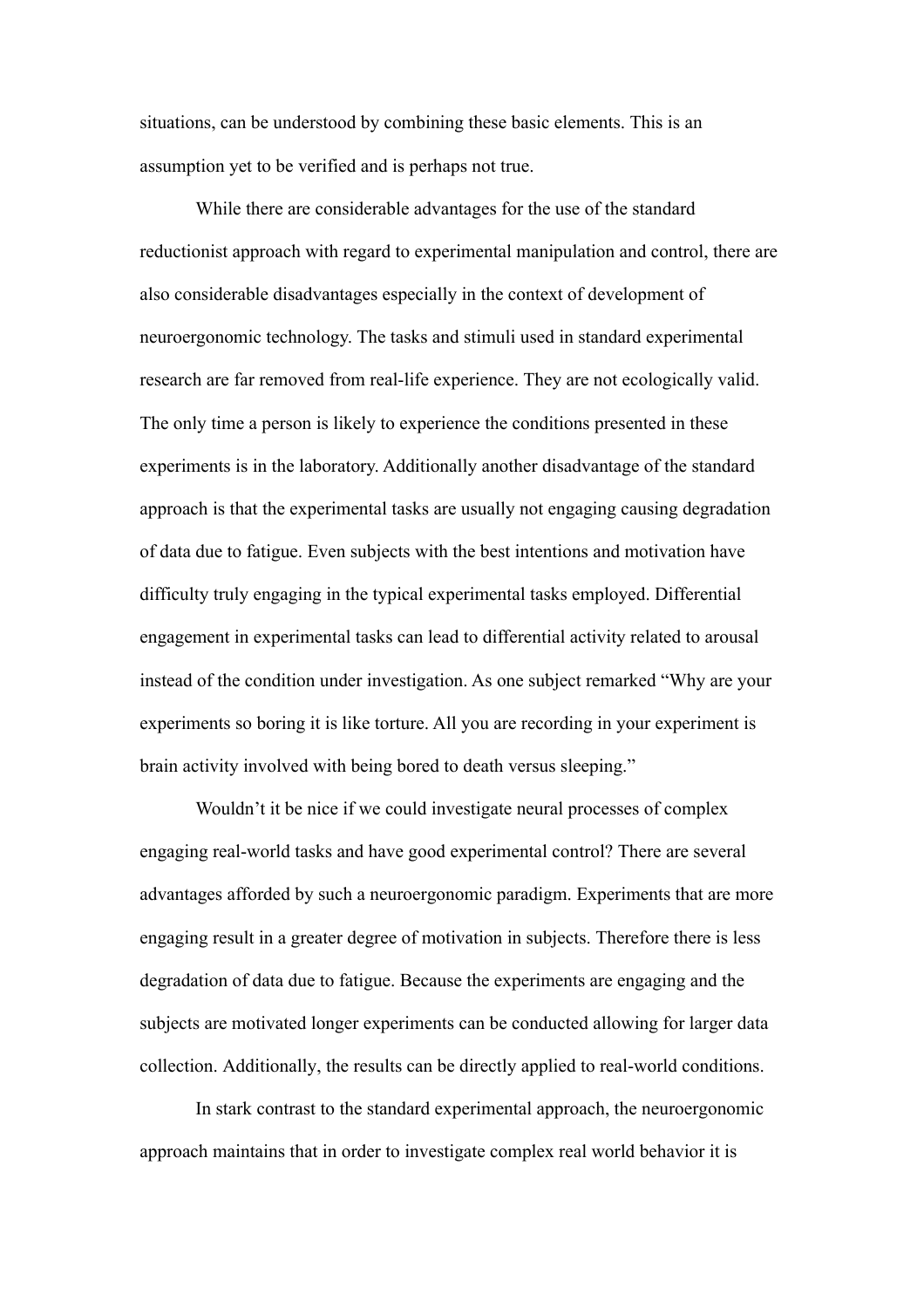necessary to understand the processes within the context of the underlying interacting brain networks rather than under reduced isolated conditions that only occur in the laboratory (Callan et al., 2012). Utilizing multiple brain imaging and stimulation methods (electroencephalography EEG, magnetoencephalography MEG, functional near infrared spectroscopy fNIRS, functional magnetic resonance imaging fMRI, transcranial magnetic stimulation TMS, transcranial direct current stimulation tDCS) the objective of ACES research is to determine the neural correlates of perceptual, motor, and cognitive processing as well as mental states (including alertness, fatigue, workload, and anxiety) that are difficult to quantify behaviorally. By understanding the underlying neural processes in the context of complex real-world tasks braincomputer-interfaces BCI can be used to control adaptive automation and give feedback to modulate brain activity and behavior to facilitate learning, situational awareness, and decision making to promote performance, safety efficiency, and wellbeing.

Human operations in aviation and space constitute an ideal paradigm to implement this neuroergonomic approach. Unlike many human activities that involve running, jumping, throwing, etc… in which there is considerable movement of the body, piloting an aircraft/spacecraft involves control of multiple degrees of freedom with relatively little movement of the hands and feet. This is critical when using highresolution brain imaging techniques such as MEG and fMRI that are highly susceptible to movement artifacts with some body motions not being possible during scanning at all. It is important to be able to use these high-resolution brain-imaging techniques under simulated real-world situations in order to determine the relevant underlying brain processes involved with the task at hand. This information can serve to guide and constrain analysis of brain processes made with more mobile brain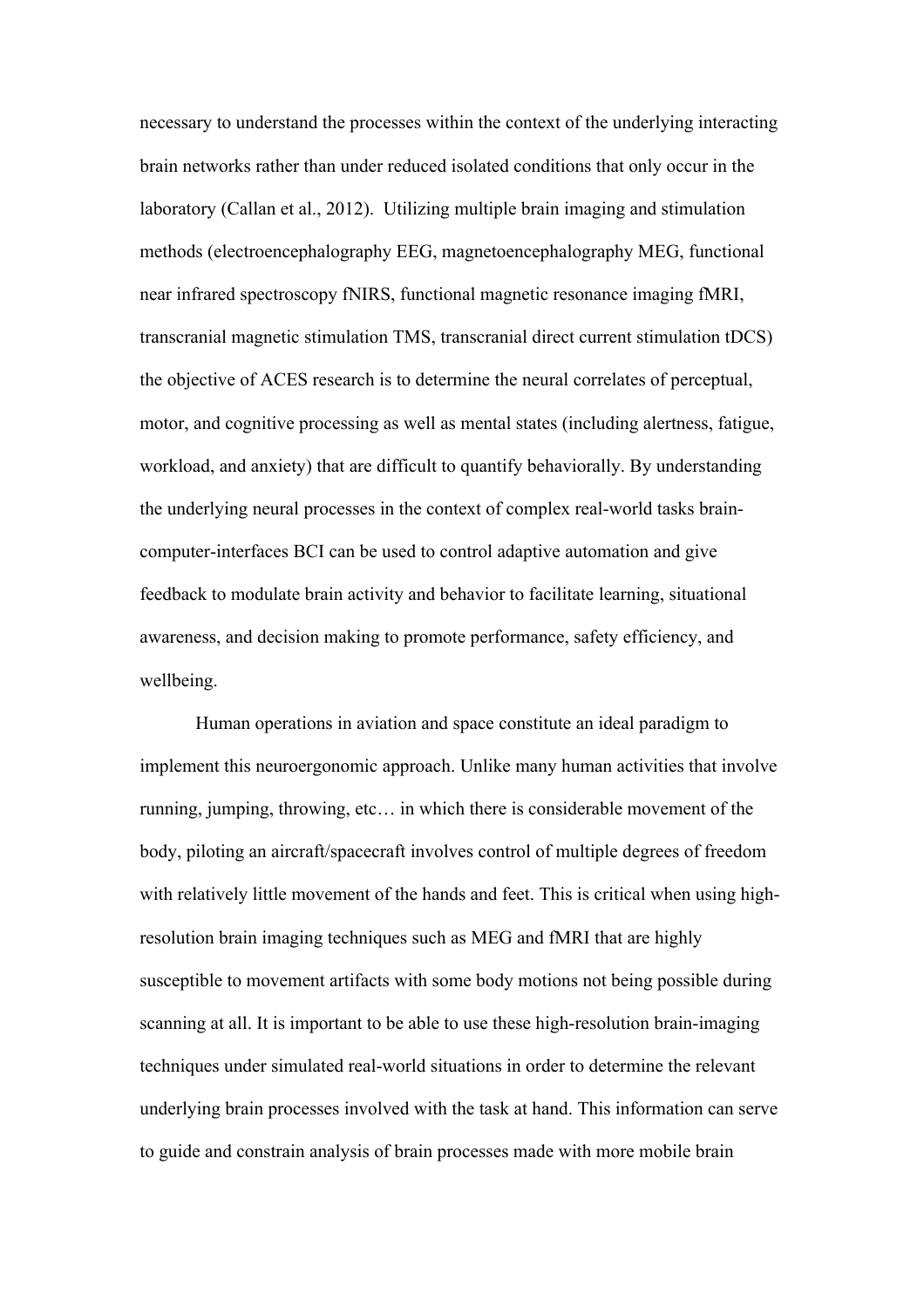recording devices such as EEG and fNIRS. Flight simulation programs allow for control and output of hundreds of parameters in real-time that can be used for experimental manipulation and analysis. This level of control allows one to design experiments with the ability to address potential task relevant and extraneous variables. The addition of motion-platform based flight simulation and force feedback controls adds an additional level of similarity with real-world conditions such that brain-computer-interface machine learning procedures can be developed that may transfer successfully into operation in real aircraft. Because of the diversity of tasks involved in aviation and space operations diverse topics can be investigated ranging from motor control, attention, learning, alertness, fatigue, workload, decision making, situational awareness, anxiety, etc… This diversity will allow for better understanding of how the brain works in real-word situations and will provide for a large number of potential neuroergonomic applications to be developed. One final reason why aerospace is an ideal paradigm for to investigate brain processes under real-world conditions is that Aviation/Aerospace is one of the biggest industries in the world with the consequences of failure being quite severe. With technological advancement in aircraft/spacecraft it is necessary for the application of neuroergonomic technology to improve the synthesis of human and machine to enhance performance and safety.

It is important for neuroergonomic approaches to utilize constraints based on neuroscience instead of purely applying an engineering based solution. In engineering, a data-driven hypothesis-free approach is often employed to make task related predictive models based on the brain recordings (e.g. EEG, fNIRS data). However, without utilizing proper constraints based on neuroscience there is a greater chance of contamination by artifacts instead of true brain processes. This could inherently reduce the ability of the BCI to generalize to novel situations. Without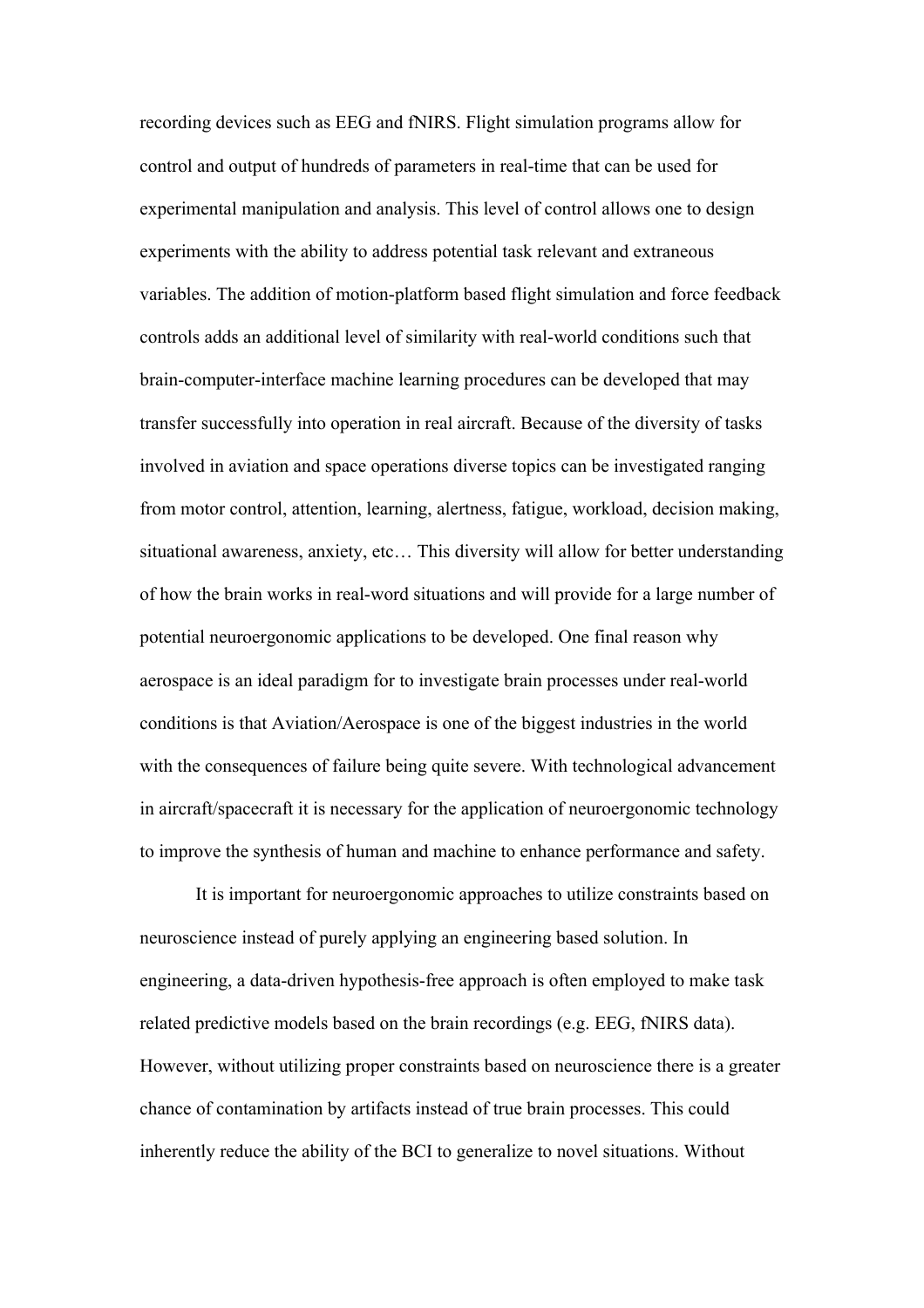utilizing constraints from neuroscience research crucial features may not be integrated into the analysis to make successful predictions that will generalize from the laboratory to real-world situations.

#### **Electro-encephalography**

Several experiments have been conducted using EEG in simulated and real aviation and space operations (Sem-Jacobsen et al., 1959; Maulsby, 1966; Sterman and Mann, 1995; Wilson, 2002; Coffey et al., 2010; Borghini et al., 2012; Marusic et al., 2014; Dehais et al, 2017). One area of extensive research has been to determine neural correlates that assess and predict mental workload. An extensive review of the literature related to workload in aircraft pilots is given in Borghini et al., (2012). Their review indicated that high mental workload is generally characterized by an increase in EEG power in the theta band (4-8Hz) and a decrease in alpha-band power (8-15Hz) and that a transition between high mental workload and mental fatigue is characterized by increased EEG power in theta as well as delta (<4Hz) and alpha bands (Borghini et al., 2012). More extensive research using aviation and space related tasks with high-resolution brain imaging (fMRI and MEG) is necessary to better determine the brain regions and underlying neural processes involved with mental workload and transition to mental fatigue. Research into the relationship between attention, working memory, and affective states such as arousal and drive will bring considerable insight into an understanding and functional specification of mental workload that goes beyond simple 'capacity' definitions.

In order for EEG to be effectively utilized in aviation and space operations it must be highly portable, easy to wear, comfortable, wireless, and use dry sensors (Coffey et al., 2010; Callan et al., 2015). It has been demonstrated that dry-wireless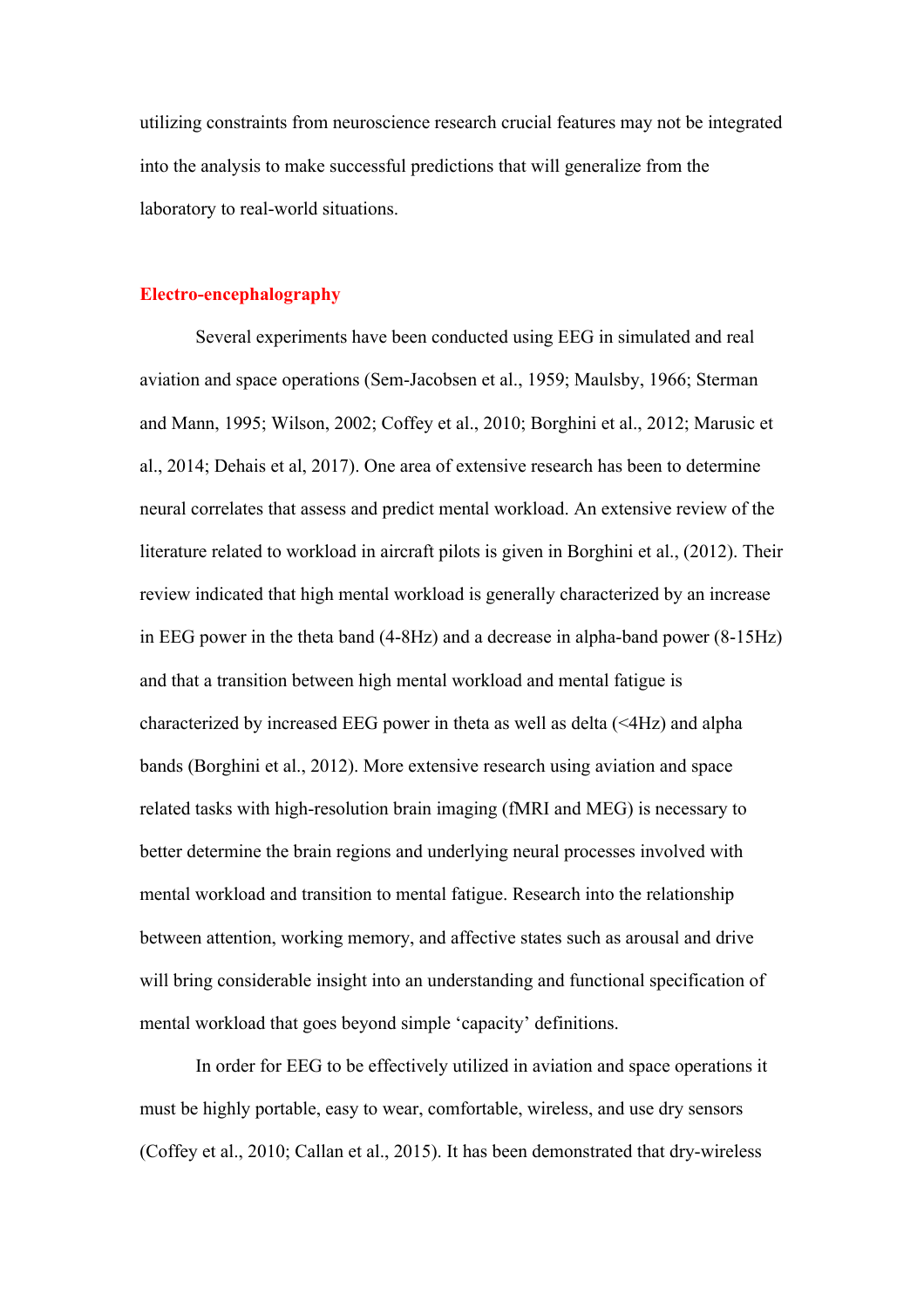EEG can be utilized in motion platform simulated and real in-flight aviation related situations despite the considerable inherent vibration and noise. Utilizing artifact cleaning (Automatic Subspace Reconstruction; Mullen et al., 2013) and removal (Independent Component Analysis; Delorme and Makeig, 2008) techniques it was possible to train a classifier to detect the presence or absence of an audio stimulus with around 79.2% predictive performance even in an open cockpit biplane in-flight with considerable vibration, wind, acoustic noise, and physiological artifacts (Callan et al., 2015). Additionally, the ability to detect the occurrence of pilot-induced oscillations with 79% accuracy in-flight with dry-wireless EEG has also been successful (Scholl, et al., 2016).

#### Near Infra-red spectroscopy

Another approach for ACES is to consider the use of functional near infrared spectroscopy (fNIRS). fNIRS is a non-invasive and easy-to-use optical brain imaging device that is suitable to monitor cortical activity under highly ecological settings. Since the work of Takeuchi (2000), this technique has gained momentum to measure pilots' cognitive performance in flight simulator (Çakır, et al., 2016; Gateau et al, 2015; Ayaz et al., 2012) or actual flight conditions (Dehais et al., 2016; Kikukawa et al., 2008; Kobayashi et al., 2002). It can provide objective measurements to assess pilot's training (Choe et al, 2016) or system design (Andeol et al, 2017), but as for EEG, most of the efforts are put into the investigation of the neural correlates of mental workload. Several studies pointed out that changes in oxygenated hemoglobin concentration in the prefrontal cortex are relevant markers of mental workload variation (Çakır et al., 2016 ; Gateau et al, 2015; Ayaz et al., 2012). Interestingly enough, the spatial resolution of fNIRS allows the measure of specific brain area such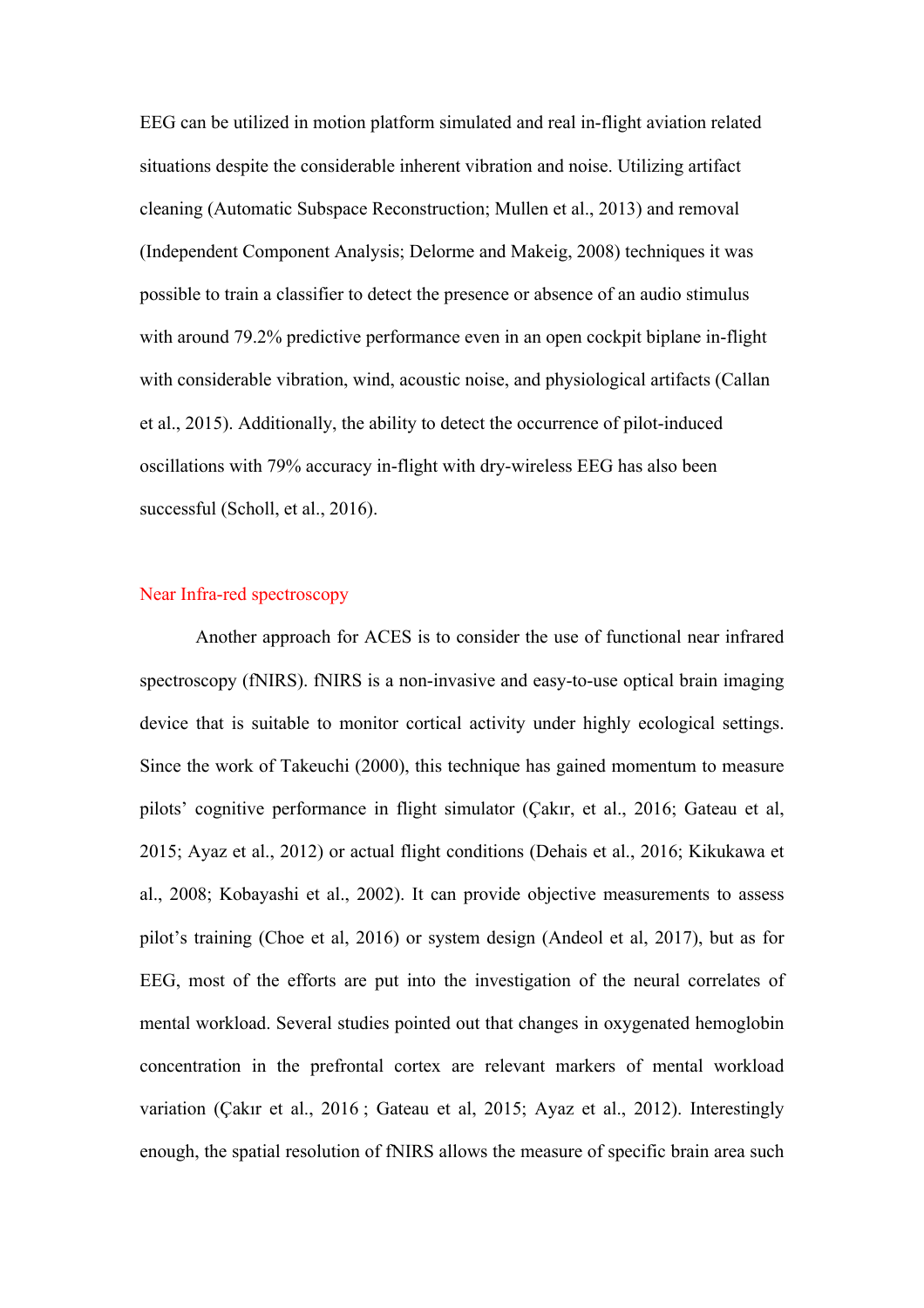as the dorsolateral prefrontal cortex in which disengagement predicts drop in performance (Durantin et al., 2015; Durantin et al., 2014; Harrivel et al., 2013). Eventually, the implementation of fNIRS-based BCI in ecological settings remain challenging but the design of adapted filtering techniques (Durantin et al, 2015) allow to discriminate different level of working memory loads with up to 75% accuracy in a motion flight simulator. However, one perspective for ACES is the combination of EEG and fNIRS to offer a unique insight on the neurovascular coupling (Mandrick et al, 2016) to better understand and predict pilot's performance.

#### **Brain Computer Interface and neuro-adaptive technology**

Interfaces and automation (artificial intelligence) will continue to grow in augmenting human information processing and communication both amongst individuals and between individuals and machines. For seamless efficient interaction it is necessary to develop intelligent interfaces that optimally deliver relevant information and control automation based on environmental demands and decoded brain/mental states of the user. Neuroadaptive automation based on integrating decoded operator neural states (using BCI technology) in relation to situation assessment is used to enhance overall system performance, safety, and efficiency. The ability to utilize BCI technology practically in neuroergonomic applications requires that it does not interfere with the normal operation of the task at hand, does not increase workload, and improves overall system performance /efficiency in some manner. Active BCIs, (often demanding some type of mental imagery) require extensive concentration and increase workload without performance benefits in task operation carried out by normal means (Coffey et al., 2010; Zander et al., 2011). For these reasons it is maintained that passive BCI that utilizes spontaneous neural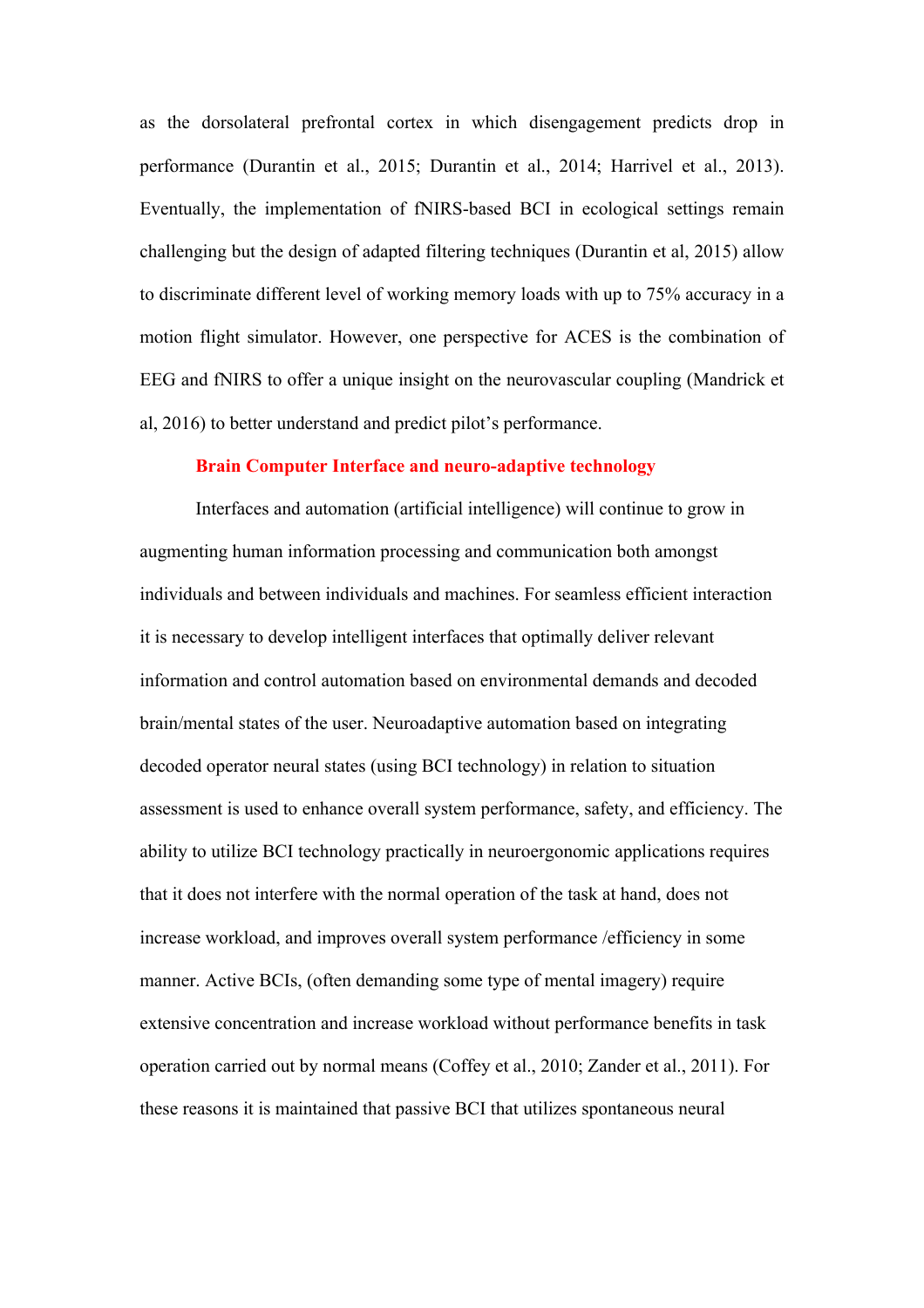activity related to the task at hand is more appropriate for neuroergonomic applications for aviation and space operations (see Coffey et al., 2010).

One example of neuroadaptive automation that can improve human performance using spontaneous brain activity on a piloting task is given in Callan et al., (2016b). The objective of this research was to design neuroadaptive automation that can decode motor intention in response to an unexpected perturbation in flight attitude while ignoring ongoing motor activity related to piloting the airplane. The goal was not to take control away from the pilot but rather to facilitate the response speed of the pilot through the use of automation. The BCI was trained on a simple task and was found to be able to generalize to more complex tasks with the ability to differentiate between motor intention to an unexpected perturbation from that used during normal maneuvering. The neuroadaptive automation was able to enhance the response speed (to superhuman levels in some cases) to recover from the perturbation without additional workload utilizing only brain activity naturally occurring during the perceptual motor piloting task (Callan et al., 2016b). Although this experiment was conducted off-line it demonstrates the feasibility of utilizing spontaneous brain activity naturally occurring during a task for neuroergonomic applications.

One of the primary components of neuroergonomic research is to determine brain structures and functions underlying perceptual, motor, and cognitive processes that occur during real-world type situations. There have been several experiments carried out using high-resolution brain imaging concerning aviation tasks to learn about underlying neural processes involved with the task and/or skill under investigation (Callan et al., 2012; Callan et al., 2013; Causse et al, 2013; Ahamed, et al., 2014, Adamson et al., 2014). Insight into the neural processes underlying transcranial direct current stimulation tDCS (shown to enhance human abilities in a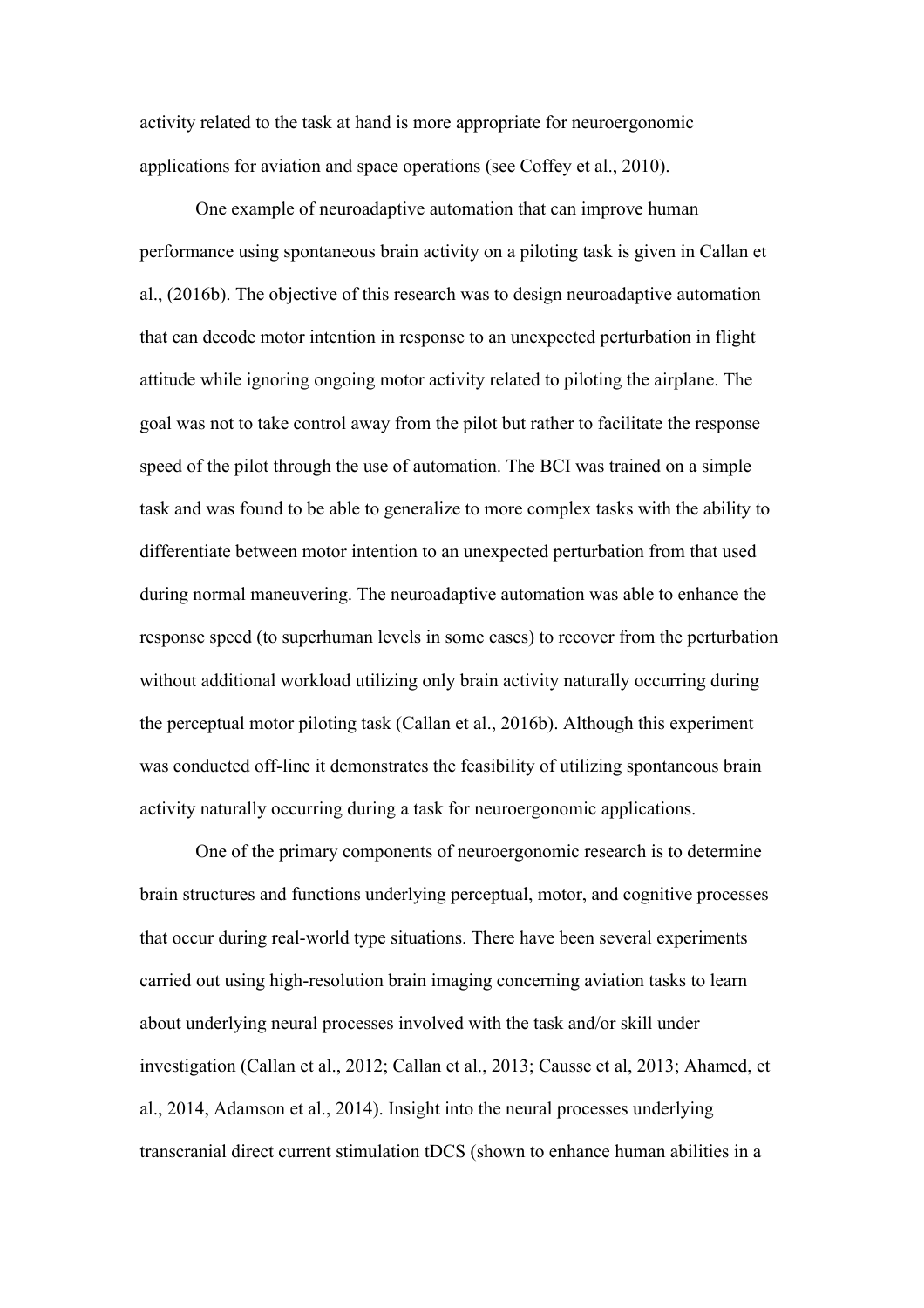neuroergonomic context; Parasuraman and Mckinley, 2014) to modulation of resting state brain activity was investigated using simultaneous fMRI and tDCS on an aviation related visual search task (Callan et al., 2016a). It was found that the degree of functional connectivity from the site of stimulation in the precuneus to the substantia nigra predicts future enhancement in visual performance induced by tDCS (Callan et al., 2016a). The substantia nigra is part of the dopaminergic system and is involved with value dependent learning. This study gives insight to the possible neural mechanisms by which tDCS enhances human performance.

#### **Conclusion**

This chapter gave a brief description of the neuroergonomic approach of aerospace cerebral experimental sciences. Because of the limited space a focus was given to our own research. There are considerable contributions to this field of neuroergonomics that is moving closer to the goal of establishing a paradigm shift in the way neuroscience research is conducted such that an understanding of the how the brain functions in natural settings will lead to development of technology to improve human performance, efficiency, safety, and wellbeing.

#### **References:**

Adamson M, Taylor JL, Heraldez D, Khorasani A, Noda A, Hernandez B, Yesavage JA (2014): Higher landing accuracy in expert pilots is associated with lower activity in the caudate nucleus. *PLoS ONE 9(11)*: e112607. doi:10.1371/journal.pone.0112607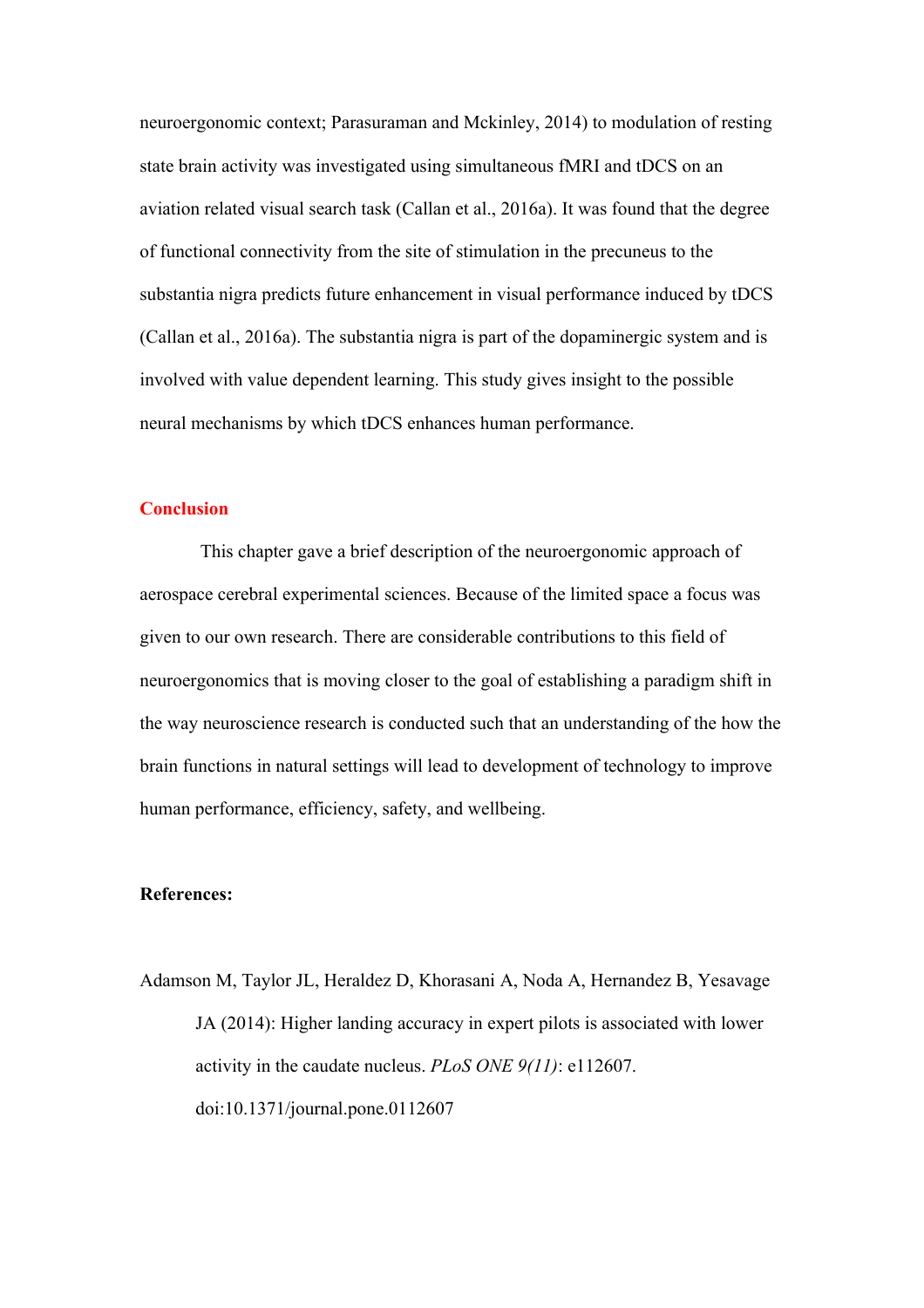- Ahamed, T., Kawanabe, M., Ishii, S., Callan, D. (2014). Structural differences in gray matter between glider pilots and non-pilots. A voxel based morphometry study. *Frontiers in Neurology 5(248),* 1-5.
- Andéol, G., Suied, C., Scannella, S., & Dehais, F. (2017). The Spatial Release of Cognitive Load in Cocktail Party Is Determined by the Relative Levels of the Talkers. *Journal of the Association for Research in Otolaryngology*. doi: 10.1007/s10162-016-0611-7.
- Ayaz, H., Shewokis, P. A., Bunce, S., Izzetoglu, K., Willems, B., & Onaral, B. (2012). Optical brain monitoring for operator training and mental workload assessment. *Neuroimage*, *59*(1), 36-47.
- Borghini, G., Astolfi, L., Vecchiato, G., Mattia, D., Babiloni, F. (2012). Measuring neurophysiological signals in aircraft pilots and car drivers for the assessment of mental workload, fatigue, and drowsiness. *Neuroscience and Biobehavioral Reviews. 44*, 58-75. DOI: 10.1016/j.neurobiorev.2012.10.003.
- Çakır, M. P., Vural, M., Koç, S. Ö., & Toktaş, A. (2016, July). Real-Time Monitoring of Cognitive Workload of Airline Pilots in a Flight Simulator with fNIR Optical Brain Imaging Technology. In *International Conference on Augmented Cognition* (pp. 147-158). Springer International Publishing.
- Callan, D., Durantin, G., Terzibas, C. (2015). Classification of single-trial auditory events using dry-wireless EEG during real and motion simulated flight. *Frontiers in Systems Neuroscience 9(11)*, 1-12. doi:

10.3389/fnsys.2015.00011.

Callan, D., Falcone, B., Wada, A., Parasuraman, R. (2016a). Simultaneous tDCSfMRI identifies resting state networks correlated with visual search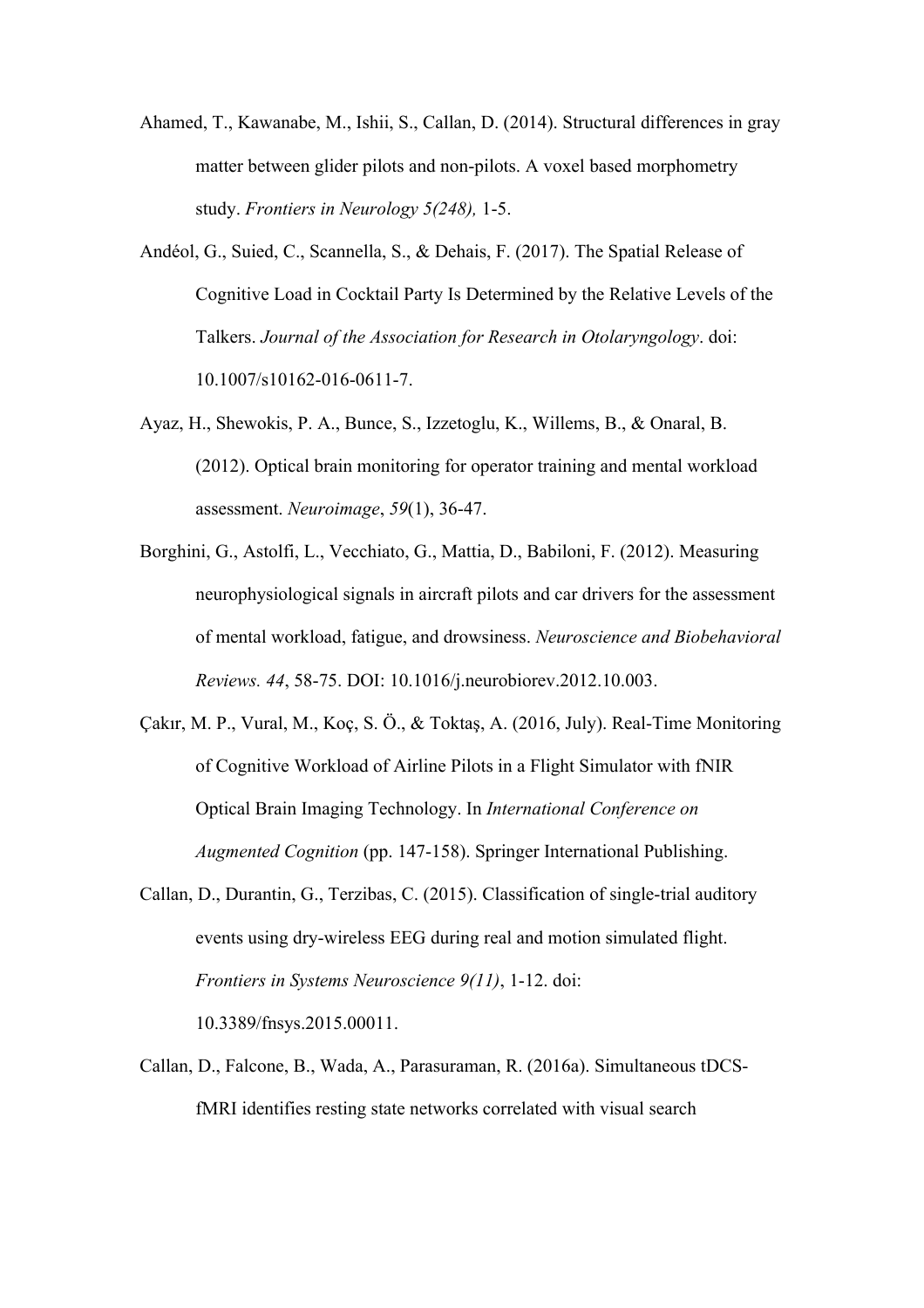enhancement. *Frontiers in Human Neuroscience 10(72)*, 1-12. Doi: 10.3389/fnhum.2016.00072.

- Callan, D., Gamez, M., Cassel, D., Terzibas, C., Callan, A., Kawato, M., Sato, M. (2012). Dynamic visuomotor transformation involved with remote flying of a plane utilizes the 'Mirror Neuron' system. *PLoS ONE 7(4)*, 1-14.
- Callan, D., Terzibas, C., Cassel, D., Callan, A., Kawato, M., Sato, M. (2013). Differential activation of brain regions involved with error-feedback and imitation based motor simulation when observing self and an expert's actions in pilots and non-pilots on a complex glider landing task. *NeuroImage 72*, 55- 68.
- Callan, D., Terzibas, C., Cassel, D., Sato, M., Parasuraman, R. (2016b). The brain is faster than the hand in split-second intentions to respond to an impending hazard: A simulation of neuroadpative automation to speed recovery to perturbation in flight attitude. *Frontiers in Human Neuroscience 10(187)*, 1- 21. Doi: 10.3389/fnhum.2016.00187.
- Causse, M., Péran, P., Dehais, F., Caravasso, C. F., Zeffiro, T., Sabatini, U., & Pastor, J. (2013). Affective decision making under uncertainty during a plausible aviation task: An fMRI study. *NeuroImage*, *71*, 19-29.
- Choe, J., Coffman, B. A., Bergstedt, D. T., Ziegler, M. D., & Phillips, M. E. (2016). Transcranial direct current stimulation modulates neuronal activity and learning in pilot training. *Frontiers in human neuroscience*, *10*.
- Coffey, E., Brouwer, A., Wilschut, E., Erp, J. (2010). Brain-machine interfaces in space: Using spontaneous rather than intentionally generated brain signals. *Acta Astronautica 67*, 1-11.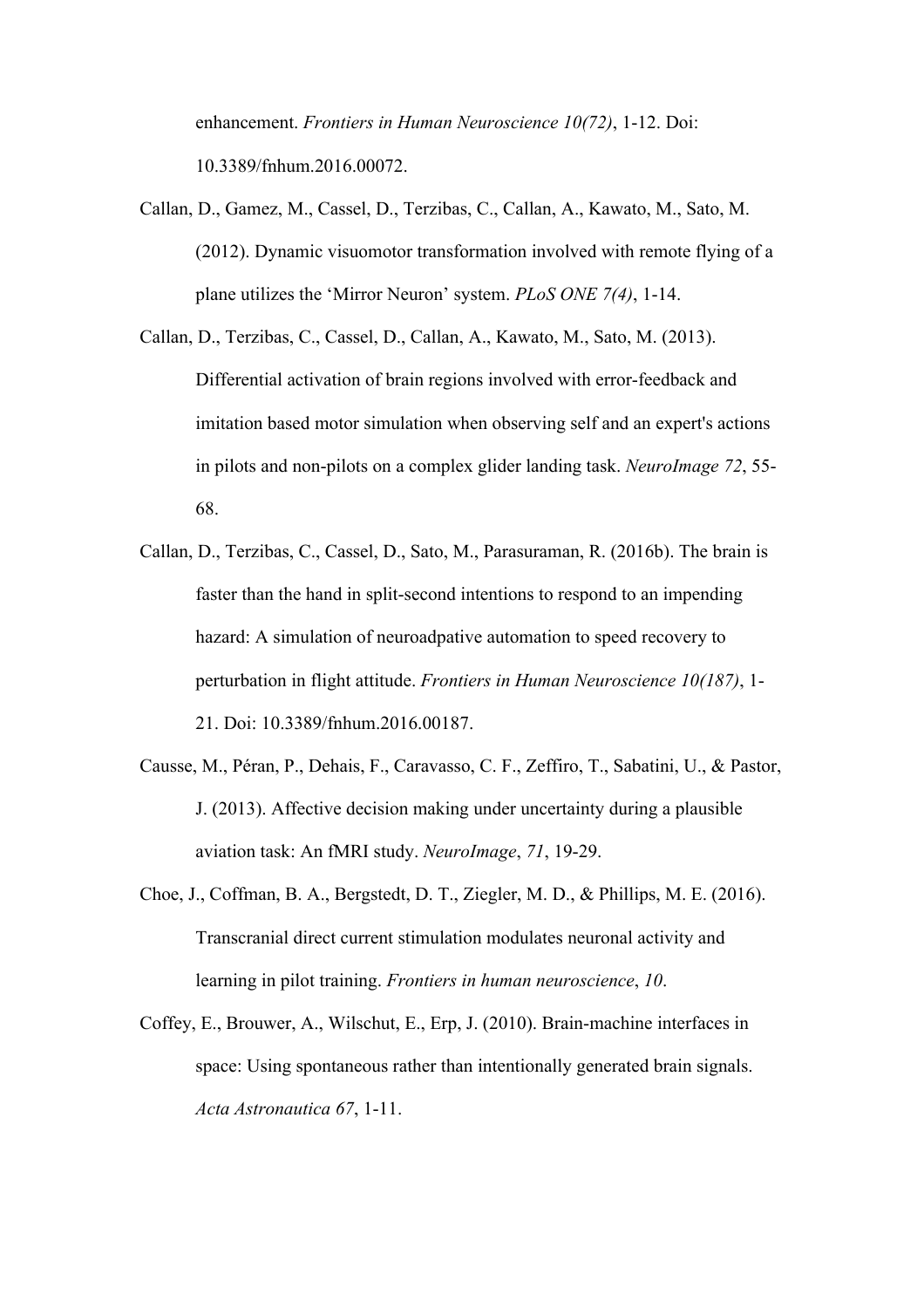- Dehais, F., Hasan, A., &Gateau, T. (2016) Assessing working memory load in real flight condition with wireless fNIRS. Presented at the *Neuroergonomics'16*, Paris (2016).
- Durantin, G., Gagnon, J. F., Tremblay, S., & Dehais, F. (2014). Using near infrared spectroscopy and heart rate variability to detect mental overload. *Behavioural Brain Research*, *259*, 16-23.
- Durantin, G., Dehais, F., & Delorme, A. (2015). Characterization of mind wandering using fNIRS. *Frontiers in Systems Neuroscience*, *9*.
- Durantin, G., Scannella, S., Gateau, T., Delorme, A., & Dehais, F. (2015). Processing Functional Near Infrared Spectroscopy Signal with a Kalman Filter to Assess Working Memory during Simulated Flight. *Frontiers in Human Neuroscience*, *9*.
- Dehais, F., Roy, Durantin, Gateau, Callan (2017) EEG-engagement index and auditory alarm misperception: an inattentional deafness study in actual flight condition. *AHFE Conference*, Procedia Manufacturing, Elsevier
- Delorme, A., & Makeig, S. (2004). EEGLAB: an open source toolbox for analysis of single-trial EEG dynamics. *Journal of Neuroscience Methods 134*, 9-21.
- Gateau, T., Durantin, G., Lancelot, F., Scannella, S., Dehais, F. (2015). Real-time state estimation in a flight simulator using fNIRS. *PLoS One 10(3)*: e0121279. Doi: 10.1371/journal.pone.0121279.
- Harrivel, A. R., Weissman, D. H., Noll, D. C., & Peltier, S. J. (2013). Monitoring attentional state with fNIRS. *Frontiers in Human Neuroscience*, *7*, 861.
- Kobayashi, A., Tong, A., & Kikukawa, A. (2002). Pilot cerebral oxygen status during air-to-air combat maneuvering. *Aviation, Space, and Environmental Medicine*, *73*(9), 919-924.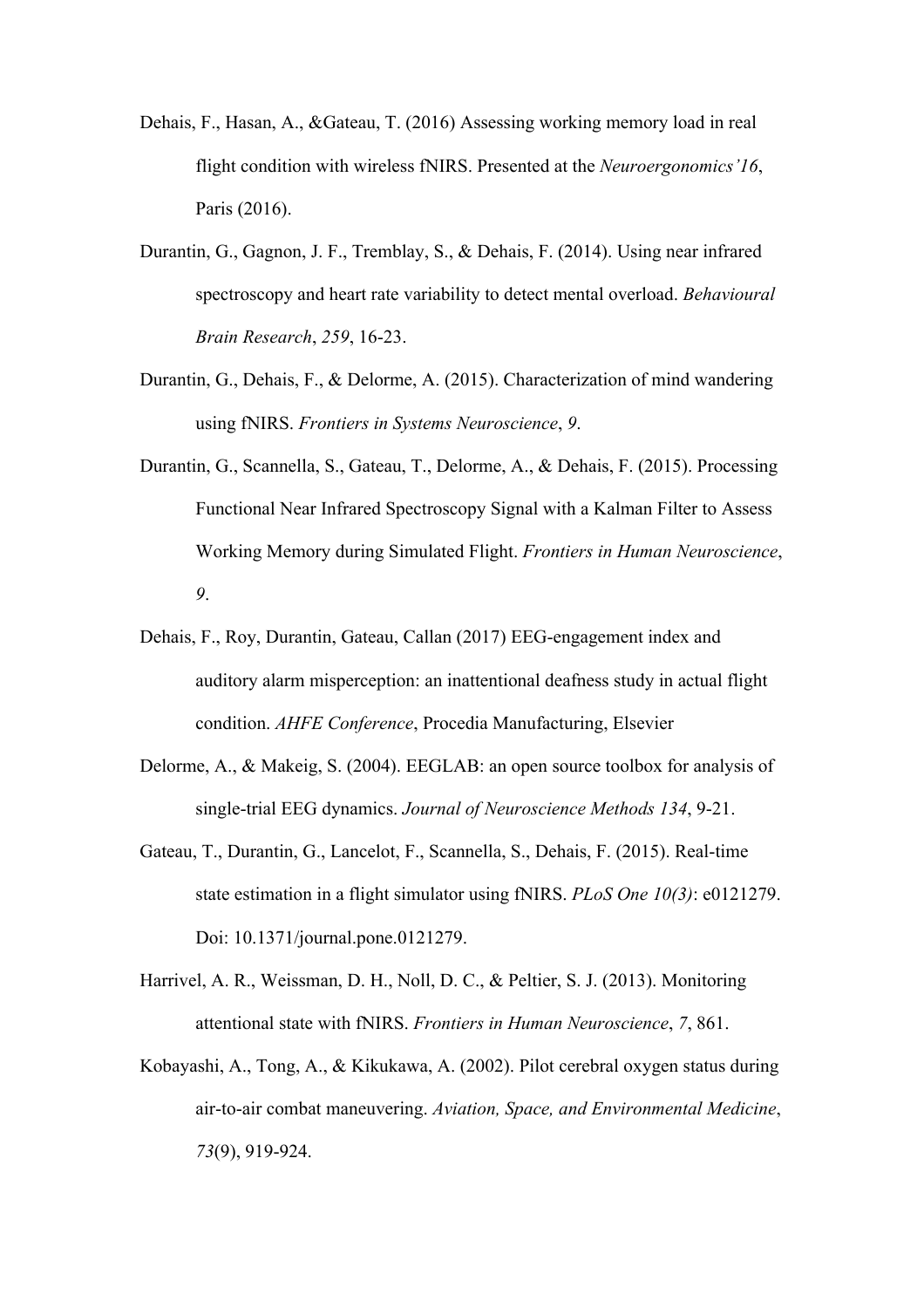Mandrick, K., Chua, Z., Causse, M., Perrey, S., & Dehais, F. (2016). Why a Comprehensive Understanding of Mental Workload through the Measurement of Neurovascular Coupling Is a Key Issue for Neuroergonomics?. *Frontiers in Human Neuroscience*, *10*.

- Marusic, U., Meeusen, R., Pisot, R., Kavcic, V. (2014). The brain in micro- and hypergravity : The effects of changing gravity on the brain electrocortical activity. *European Journal of Sport Science, 14(8)*, 813-822.
- Maulsby, R. (1966). Electroencephalogram during orbital flight. Aerospace Medicine October, 1022-1026.
- Mullen, T., Kothe, C., Chi, YM., Ojeda, A., Kerth, T., Makeig, S., Cauwenberghs, G., Jung, TP. (2013). Real-time modeling and 3D visualization of source dynamics and connectivity using wearable EEG. EMBC,  $25<sup>th</sup>$  Annual International Conference of the IEEE, 2184-2187.
- Parasuraman, R., McKinley, R. (2014). Using noninvasive brain stimulation to accelerate learning and enhance human performance. *Human Factors 56(5)*, 816-824.
- Parasuraman, R., Rizzo,M., 2008. *Neuroergonomics: The Brain at Work*. Oxford University Press, New York, NY.
- Scholl, C., Chi, Y., Elconin, M., Gray, W., Chevillet, M., and Pohlmeyer, E. (2016). Classification of pilot-induced oscillations during in-flight piloting exerceises using dry EEG sensor recordings. *2016 38th Annual International Conference of the IEEE Engineering in Medicine and Biology Society (EMBC)*, Orlando, FL, 2016, pp. 4467-4470. doi: 10.1109/EMBC.2016.7591719